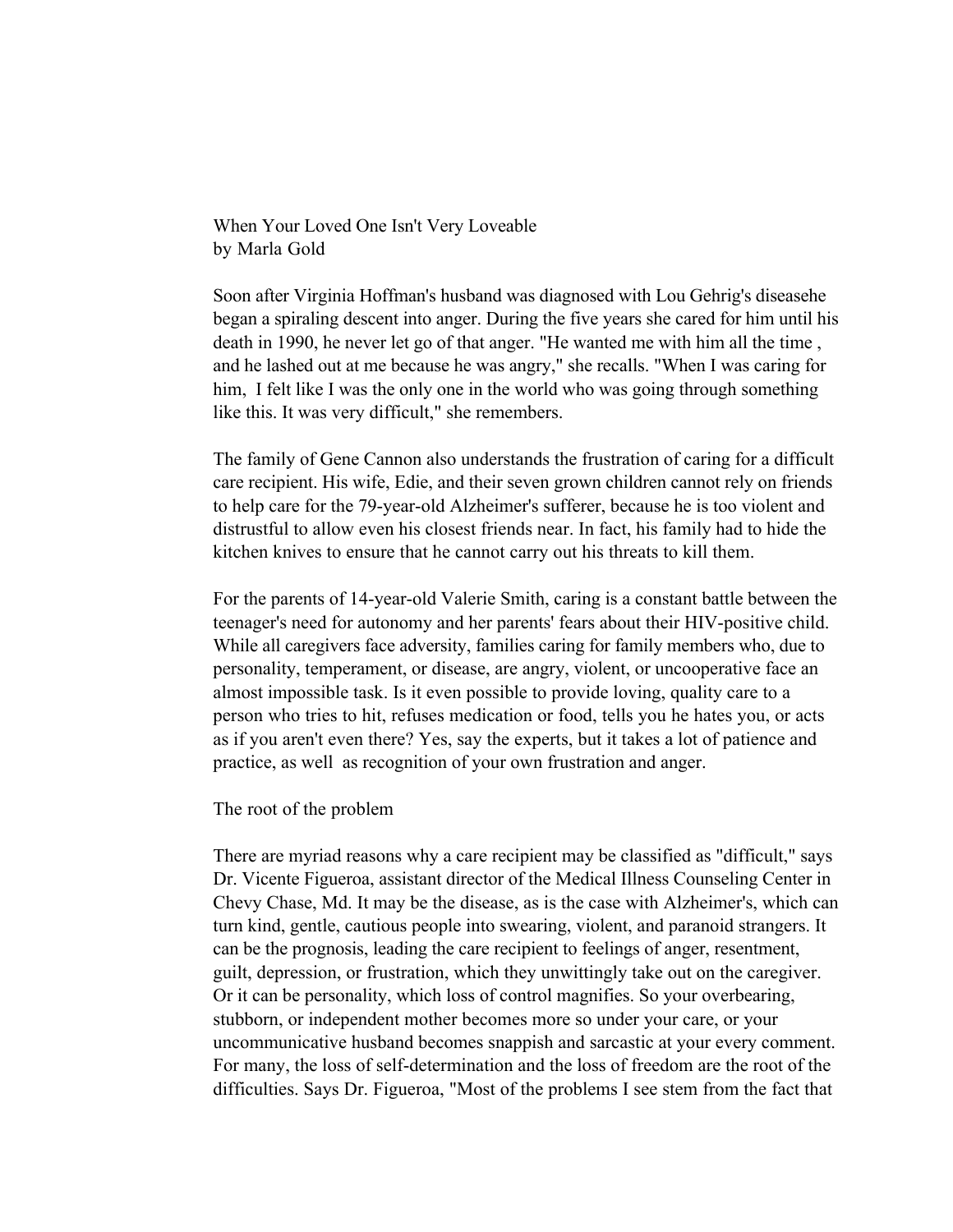we forget the person's developmental needs. We know what the medical needs are and we try to oversee those carefully, but as the person loses autonomy, they begin to act out." Figueroa has seen children refuse to take medications or eat right in their efforts to maintain control.

 "I've seen kids with cancer who have run away," Adds Katie McGuire, program service coordinator with the Muscular Dystrophy Association, "With ALS ( Lou Gehrig's disease) and many other illnesses, you are losing control of everything. So you need to control what you can--which often is the caregiver." Understanding that made a huge difference for Virginia Hoffman. "My husband lost control of his life and began to control mine. He wanted me with him all the time, and refused to allow others--even our son--to help care for him."

## Understanding Why

Learning the cause of the difficult behavior is the first step in figuring out how to deal with it, says Dr. Peter Rabins, professor of psychiatry at Johns Hopkins University School of Medicine, and the author, with Nancy Mace, of "The 36-Hour Day," considered by many to be the bible for the Alzheimer's disease caregiver. Rabins says the first stop should be to the family physician to make sure the correct diagnosis has been made. In one case I know of, an elderly woman became very agitated seemingly for no reason. She had fallen and broken her hip, but because she could not remember the fall or locate the source of pain, she acted out. A visit to the doctor located the break, and she regained her calm demeanor.

Depression also is a common side effect of long-term illness or disease, and left untreated, can manifest in an array of difficult behaviors, says Dr. Nathan Billig, professor of psychiatry at Georgetown University Medical Center, and the director of the University's Geriatric Psychiatry program. Given proper medications, the unwanted behaviors often disappear.

If a new medical problem is not the cause, simply knowing what is normal for a particular condition may help, says Edie Cannon, who has been a caregiver since February 1994. "It helps a lot to know that his behaviors are normal for someone with Alzheimer's. It makes you feel better to know that this happens to most people with the disease," she says.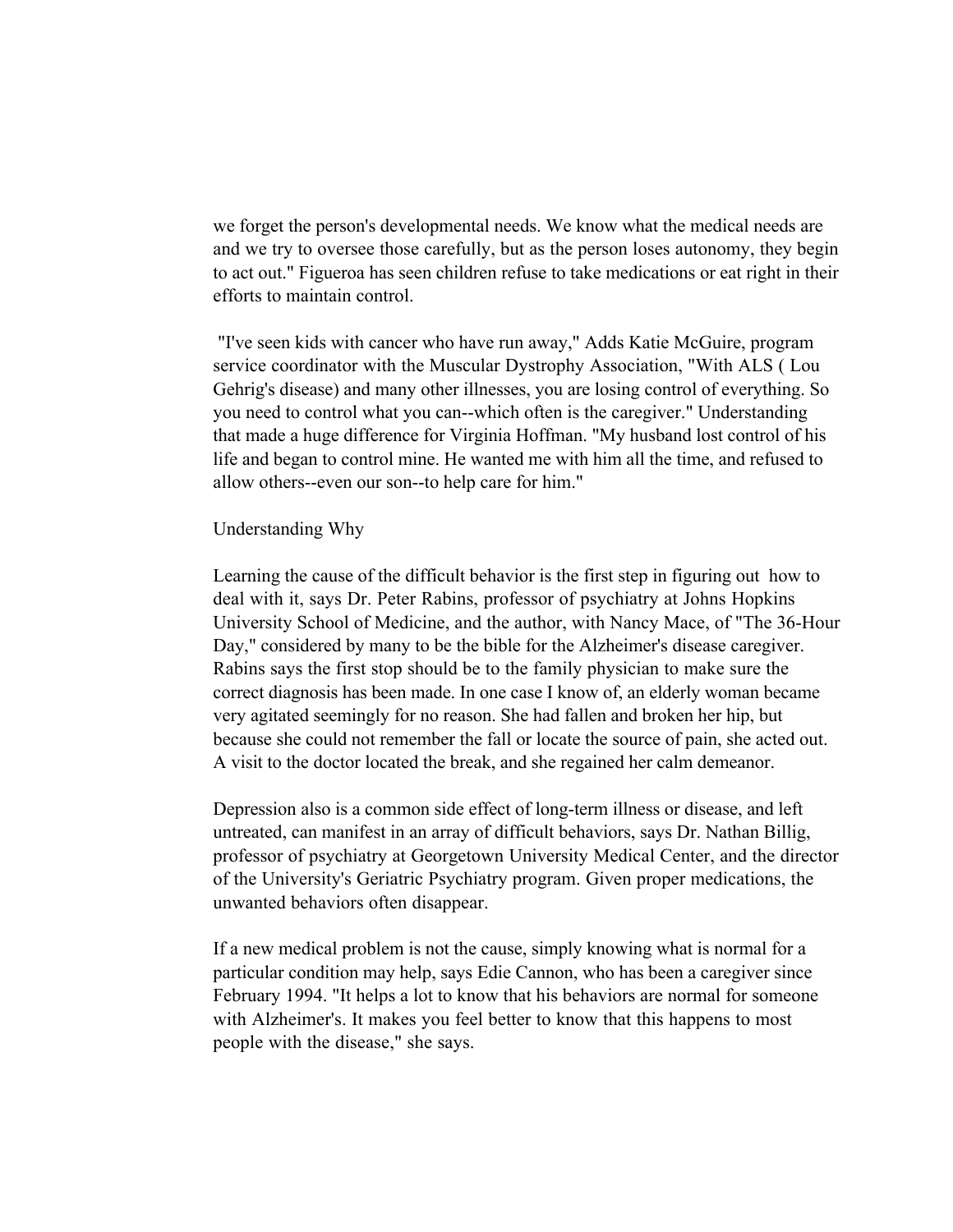Prior problems between the caregiver and care recipient can compound the caregiving effort and be the cause of a difficult, or even unbearable, situation. For example, a couple who never communicated feelings while both partners were well may be unable to discuss how the illness is affecting them. Instead, both may act out their anger, sadness, and frustration on the other, thereby compounding the original problem. The same may be true for a couple whose long awaited child is born with a birth defect or a debilitating illness.

 Gaining an intellectual understanding of why your care recipient is being difficult is an important thing to do, but it doesn't make living with them any easier. Hopefully, the following suggestions will help:

Acknowledge your feelings

Virginia Hoffman,the former caregiver, suggests acknowledging your feelings of frustration or anger is a necessary thing to do. "Know that it is okay to feel the way you feel," she says. "Don't feel guilty that it is not you who is ill, and realize that it is okay to feel as angry as the care recipient is, because even though you do not have the illness, your life has been profoundly affected as well." In some cases, it may be your anger or fears making the caregiving effort more difficult. You need to try and step back a bit and come to terms with your own emotions.

Sometimes, it is necessary to vocalize your feelings to your partner, says Hoffman. "Tell the person that this is difficult for everyone. Say, `Just as I am trying to understand what you are going through, try to understand what I am going through with you.'

When simply expressing your feelings is not enough, McGuire suggests removing yourself--temporarily--from the situation. "I've had people tell me that when their frustration level got really high, they pulled harder than necessary on their loved one during transferring. Recognize when you are becoming destructive to yourself or your loved one, and get out of the situation. Come back once you've cooled down."

Separate the person from the disease

Reminisce and remember the good times, say the experts. "One woman I work with watches videos to remind herself of why she's still around caring for an increasingly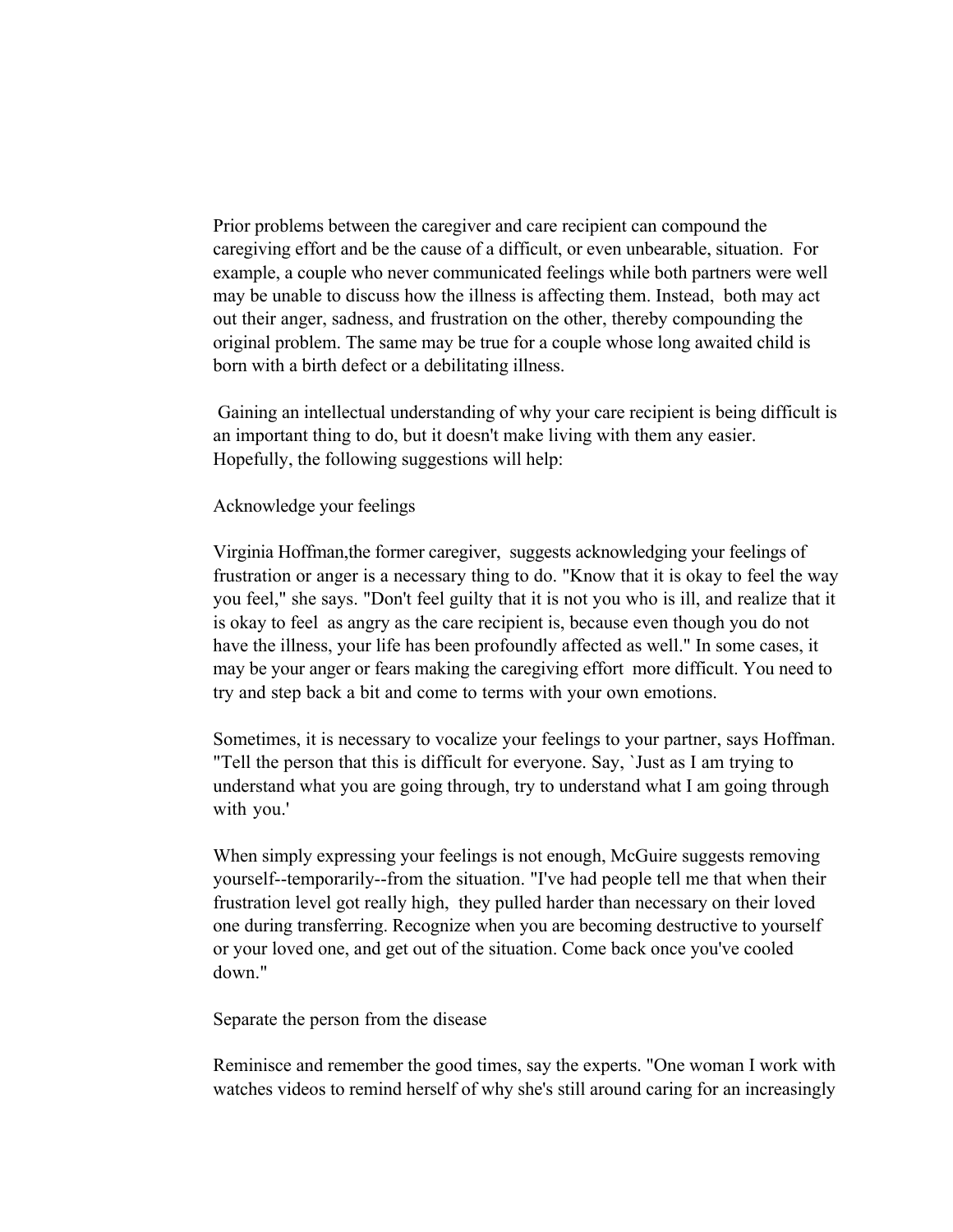surly and uncooperative spouse," says McGuire. Joyce Cannon says memories are what propels her family forward as well. "We always idolized dad, and we still do. We know it's not his fault he acts this way. We remember that he was always there for us, and I'm sure we drove him crazy at times."

Says McGuire, "When things are bad, remind yourself that this person is sick and the behavior is not directed at you." Adds Hoffman, "As angry as my husband got, I never lost sight that he had received a death sentence and had lost everything." Hoffman, who facilitates a Lou Gehrig's support group through the MDA, tells caregivers who are reaching the end of their rope to put themselves in the care recipient's shoes. "You know what they are going through, so when you get angry or frustrated, think about what the other person is losing."

In many cases, the illness brings up unresolved familial issues, such as an overbearing mother or an unforgiving father. Even though it is a difficult thing to do, it is important that caregivers try not to allow family history and dynamics to interfere with their caregiving, says Billig. "You must remove yourself from the history with this person," he says. "Focus on the care needs (making the house accessible, finding a home care aid, etc.) not on the personality. And keep your focus in the short-term."

## Arrange for help--quickly

When Jane Blatt, a cancer recovery patient herself, learned that her husband, Bob was diagnosed with ALS she thought they should be inseparable, "We don't have a lot of time, so let's make every second count." Blatt found out the hard way that she should have gotten into the "help mode" right away. Once Bob became very ill, he resisted outside help--it took Jane more than six years to convince him that she could not take care of him alone. Her own degraded health and the intervention of family members finally swayed him.

"Caring for someone is more than a full-time job, so arranging for help is healthy," confirms Dr. Rabins. "It is not running away." The fact is, even in the best and most loving situations, caregivers need a break. When the recipient is difficult, respite becomes essential to the caregiver. In some cases, a loved one may become too difficult to be cared for by one person at home. There are signs that a caregiving change may be necessary, says Rabins. "If the care recipient is not eating or is very aggressive, or if you are angry, not eating, irritable...that's an indicator that you may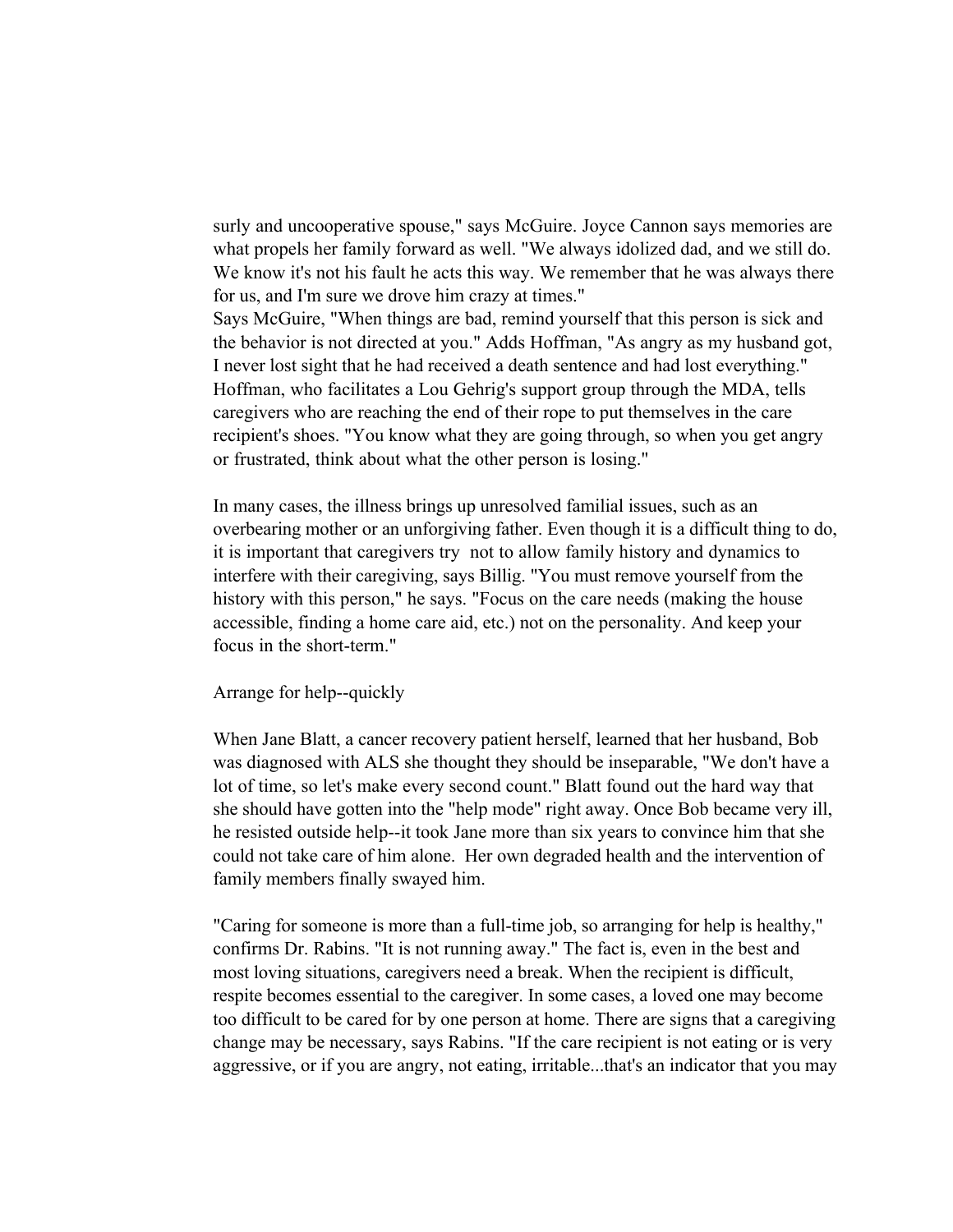need outside help." Rabins mentions a range of options, from day programs to help at night to placement in an institutional setting.

In fact, experts stress the need for caregivers to indulge themselves occasionally, so that they stay healthy. "Know that you need respite, exercise, and socializing to avoid becoming ill also," says Dr. Billig, author of "Growing Older and Wiser: Coping with Expectations, Challenges, and Change in the Later Years." "Evidence has shown that the incidence of illness among caregivers is extraordinary. So figure out how others can help--tangibly and emotionally--and let them," he says.

When the care recipient is difficult, finding respite caregivers and other helpers is easier said than done. "People don't want to be around sickness, and when a person is difficult, they definitely don't want to be around," says McGuire. To get around this problem, your circle of helpers needs to be larger, and may need to include paid as well as unpaid respite caregivers. Jane Blatt found that by warning others of her husband's moodiness and explaining that he was so difficult because he was in pain and losing control of his body, family and friends were more willing to help. "Once they understood that this was not his true personality--grumpy, snappish, and ungrateful--they offered to help more," she says.

McGuire suggests recruiting volunteers from religious groups, civic associations, and other forums to provide backup help. And remember that help comes in many forms, such as grocery shopping, cooking, and cleaning.

Outside support

Support groups are touted as one of the best ways to deal with a difficult situation, simply because they provide an outlet for the caregiver's frustration, questions, fears, and guilt. Says Dr. Rabins, "There is good scientific evidence that caregivers who go to support groups have a better ability to deal with the illness." Adds Blatt, "They let you know you're not alone." Support groups offer problem solving and mental support to others in similar situations.

Hotlines are another resource. The Cannon family is in constant touch with the local

Alzheimer's Association chapter hotline. "Every time we face something new, we call. I do not think we would have gotten this far without support from them," says Mrs. Cannon.